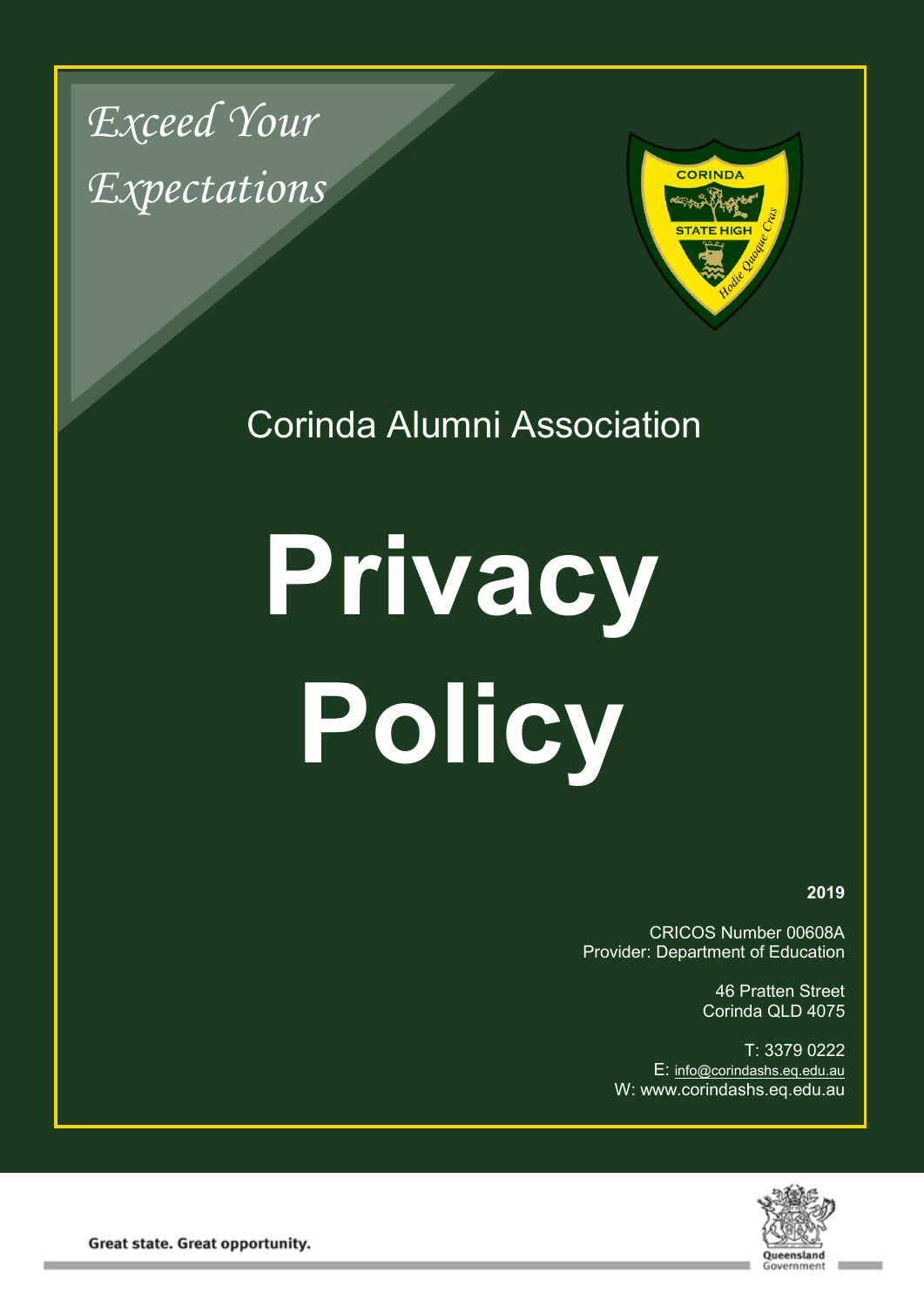# **Corinda Alumni Association**

# <span id="page-1-0"></span>**Complete Privacy Policy**

# **Contents**

| $\mathbf 1$    |        |  |                                                                         |  |
|----------------|--------|--|-------------------------------------------------------------------------|--|
|                | 1.1    |  |                                                                         |  |
|                | 1.2    |  |                                                                         |  |
|                | 1.3    |  |                                                                         |  |
|                | 1.4    |  |                                                                         |  |
| $\overline{2}$ |        |  |                                                                         |  |
|                | 2.1    |  |                                                                         |  |
|                | 2.2    |  |                                                                         |  |
|                | 2.3    |  |                                                                         |  |
|                | 2.4    |  |                                                                         |  |
|                | 2.5    |  |                                                                         |  |
|                | 2.6    |  |                                                                         |  |
|                | 2.7    |  |                                                                         |  |
|                | 2.8    |  |                                                                         |  |
|                | 2.9    |  |                                                                         |  |
|                | 2.9.1  |  |                                                                         |  |
|                | 2.9.2  |  |                                                                         |  |
|                | 2.10   |  |                                                                         |  |
|                | 2.11   |  | Purposes for which information is collected, held, used and disclosed 9 |  |
|                | 2.12   |  |                                                                         |  |
|                | 2.12.1 |  |                                                                         |  |
|                | 2.12.2 |  |                                                                         |  |
|                | 2.12.3 |  |                                                                         |  |
|                | 2.12.4 |  |                                                                         |  |
|                | 2.12.5 |  |                                                                         |  |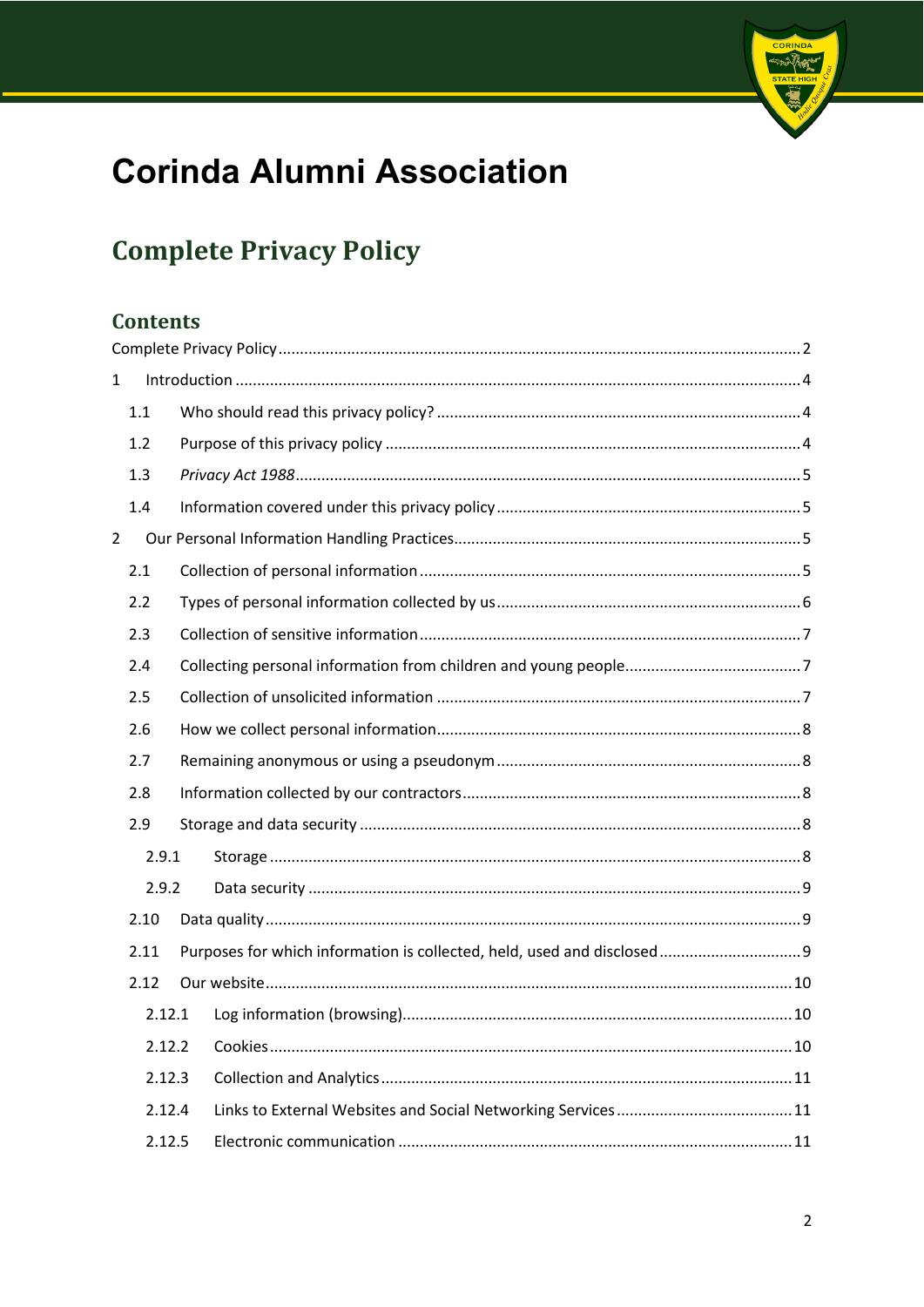|                |      |                                                                             | CORIND |
|----------------|------|-----------------------------------------------------------------------------|--------|
|                | 2.13 | Disclosure of personal information to other Commonwealth agencies providing |        |
|                | 2.14 |                                                                             |        |
|                | 2.15 |                                                                             |        |
| 3              |      |                                                                             |        |
|                | 3.1  |                                                                             |        |
|                | 3.2  |                                                                             |        |
|                | 3.3  |                                                                             |        |
| 4              |      |                                                                             |        |
|                | 4.1  |                                                                             |        |
|                | 4.2  |                                                                             |        |
| 5              |      |                                                                             |        |
|                | 5.1  |                                                                             |        |
|                | 5.2  |                                                                             |        |
|                | 5.3  |                                                                             |        |
| 6              |      |                                                                             |        |
|                | 6.1  | General enquiries, complaints, requests for access or correction  15        |        |
|                | 6.2  |                                                                             |        |
| $\overline{7}$ |      |                                                                             |        |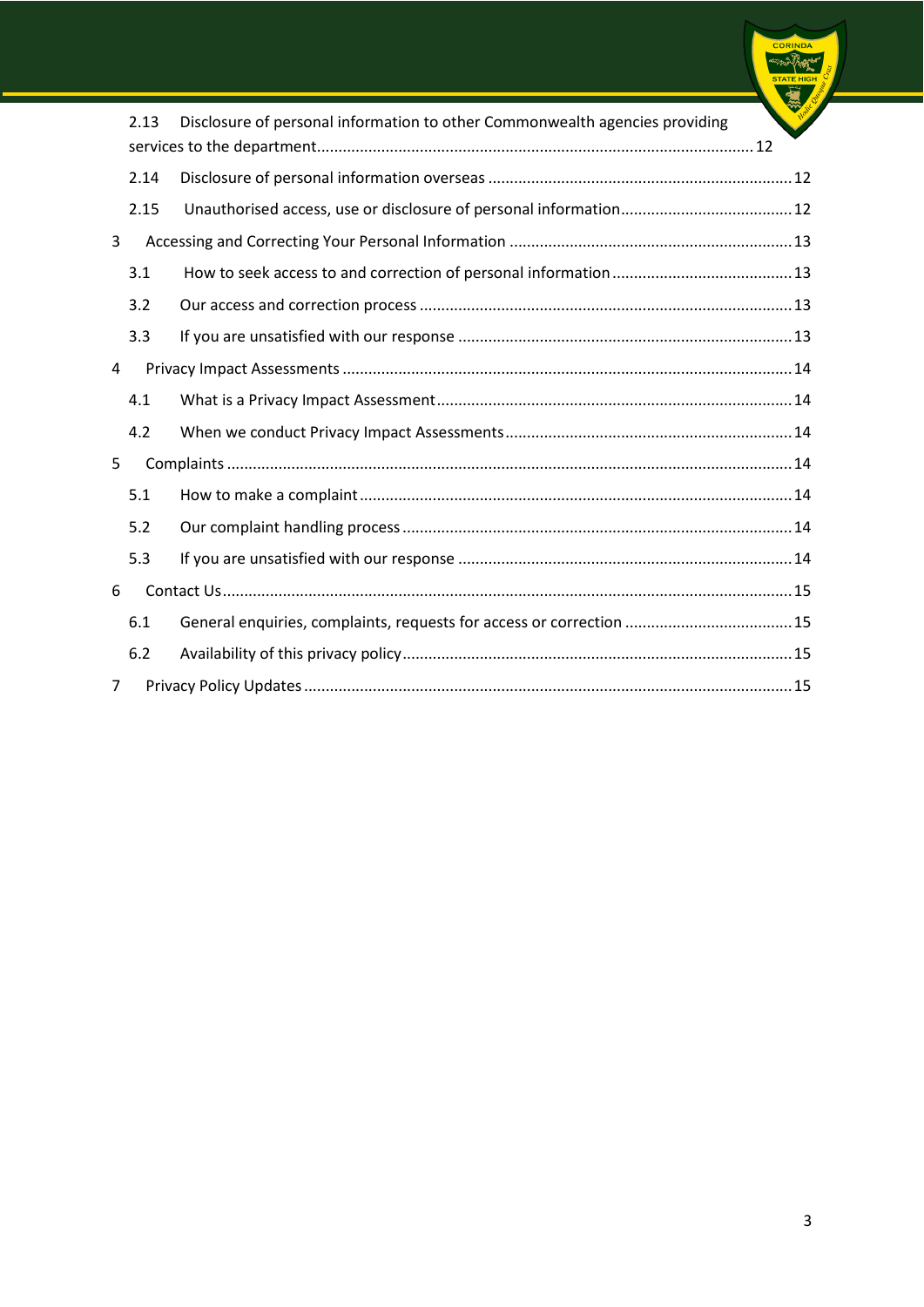# <span id="page-3-0"></span>**1 Introduction**

The Corinda Alumni Association Inc. was formed as a way to connect past staff, students and community members to Corinda State High School. We collect personal information solely for our own records and these will not be distributed under any normal circumstance.

More information is available on the Corinda SHS [website.](http://www.corindashs.eq.edu.au/)

# <span id="page-3-1"></span>**1.1 Who should read this privacy policy?**

You should read this privacy policy if you are:

- a student:
- a parent or guardian;
- a principal or teacher;
- an academic or researcher;
- a participant in a program or service delivered by us;
- a policy stakeholder who works with us;
- a person whose information may be given to us by a third party, including other Australian Government agencies;
- an entrant in a competition conducted by us;
- a current or past employee;
- any other individual whose personal information we may collect, hold, use and disclose from time to time.

#### <span id="page-3-2"></span>**1.2 Purpose of this privacy policy**

The purpose of this privacy policy is to:

- describe the types of personal information that we collect, hold, use and disclose;
- outline our personal information handling practices;
- explain our authority to collect your personal information, why it may be held by us, how it is used and how it is protected;
- notify whether we are likely to disclose personal information to overseas recipients and, if possible, to whom;
- provide information on how you can access your personal information, correct it if necessary and complain if you believe it has been wrongly collected or inappropriately handled.

This privacy policy has been developed to follow the 'layered policy' format, which means that it offers layers of greater or lesser detail so people can read as much as they wish and find what they need fast.

Full details of these practices are contained in this document.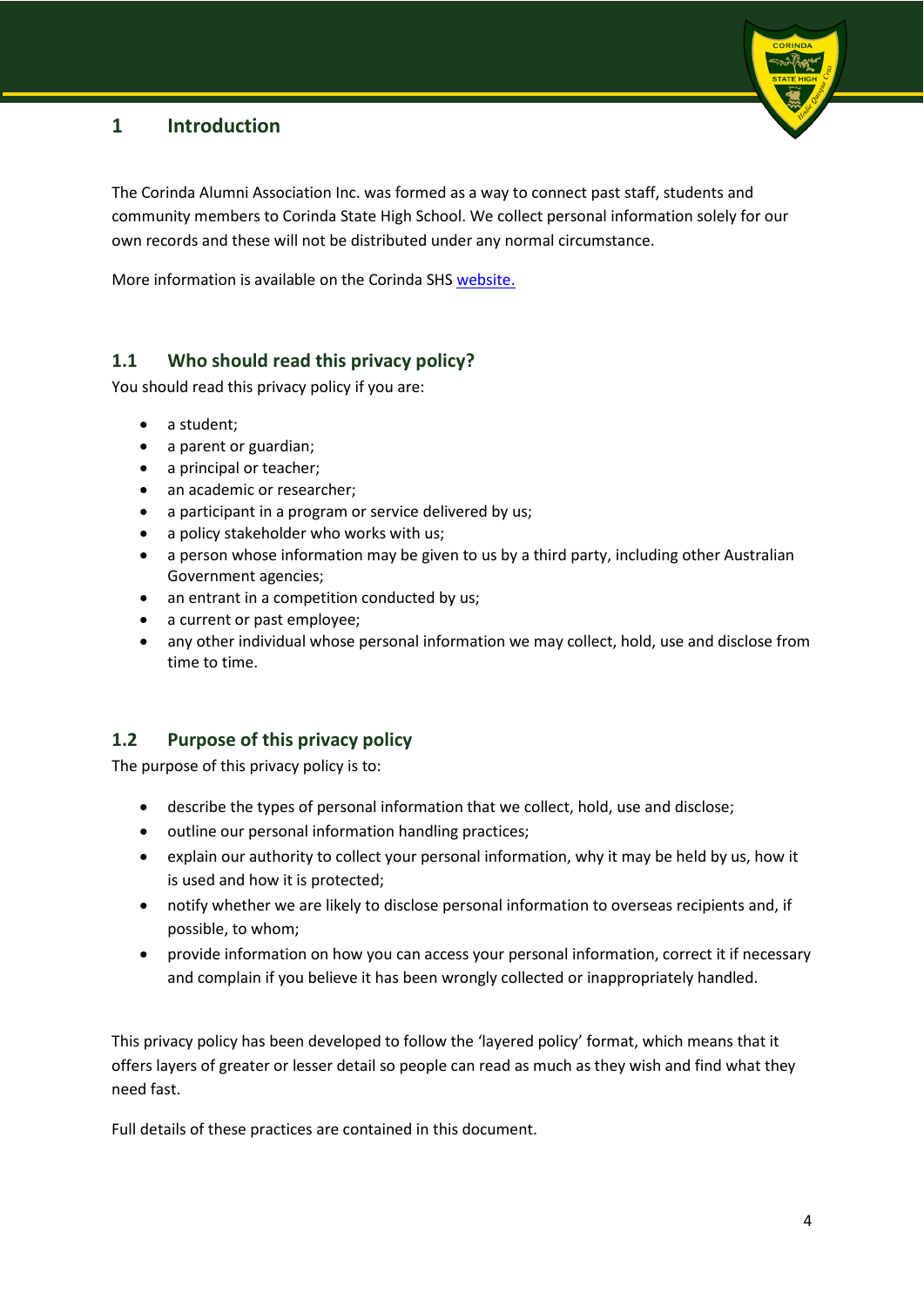# <span id="page-4-0"></span>**1.3** *Privacy Act 1988*



The APPs regulate how federal public sector agencies and certain private sector organisations can collect, hold, use and disclose *personal information* and how you can access and correct that information.

'*Personal information'* means any information (or an opinion) about an identified individual or an individual who is reasonably identifiable, whether true or not and whether recorded in a material form or not. [1](#page-4-4)

The APPs only apply to information about living individuals, not information about corporate entities such as businesses, firms or trusts. Detailed information and guidance about the APPs can be found on the website of the Office of the Australian Information Commissioner - [http://www.oaic.gov.au/.](http://www.oaic.gov.au/)

# <span id="page-4-1"></span>**1.4 Information covered under this privacy policy**

This privacy policy has been developed in accordance with Australian Privacy Principle 1 and embodies our commitment to protecting the personal information we hold.

It covers how we collect and handle personal information, including *sensitive information*.

*'Sensitive information'* is a subset of personal information and includes information about your health, genetics, biometrics or disability; racial or ethnic origin; religious, political or philosophical beliefs; professional association or trade union memberships, sexuality; or criminal record.<sup>[2](#page-4-5)</sup> Special requirements apply to the collection and handling of sensitive information.

This privacy policy is not intended to cover our handling of commercially sensitive information or other information that is not defined in the Privacy Act as personal information.

# <span id="page-4-2"></span>**2 Our Personal Information Handling Practices**

# <span id="page-4-3"></span>**2.1 Collection of personal information**

Personal information may be collected directly by us, or by people or organisations acting on our behalf (e.g. contracted service providers). It may be collected directly from you, or on your behalf from a representative you have authorised.

We may also obtain personal information collected by other Australian Government agencies, state or territory governments, other third parties, or from publicly available sources. This will only occur

<span id="page-4-4"></span> <sup>1</sup> See section 6 of the *Privacy Act 1988* and the APP Guidelines issued by the Office of the Australian Information Commissioner.

<span id="page-4-5"></span><sup>2</sup> As above.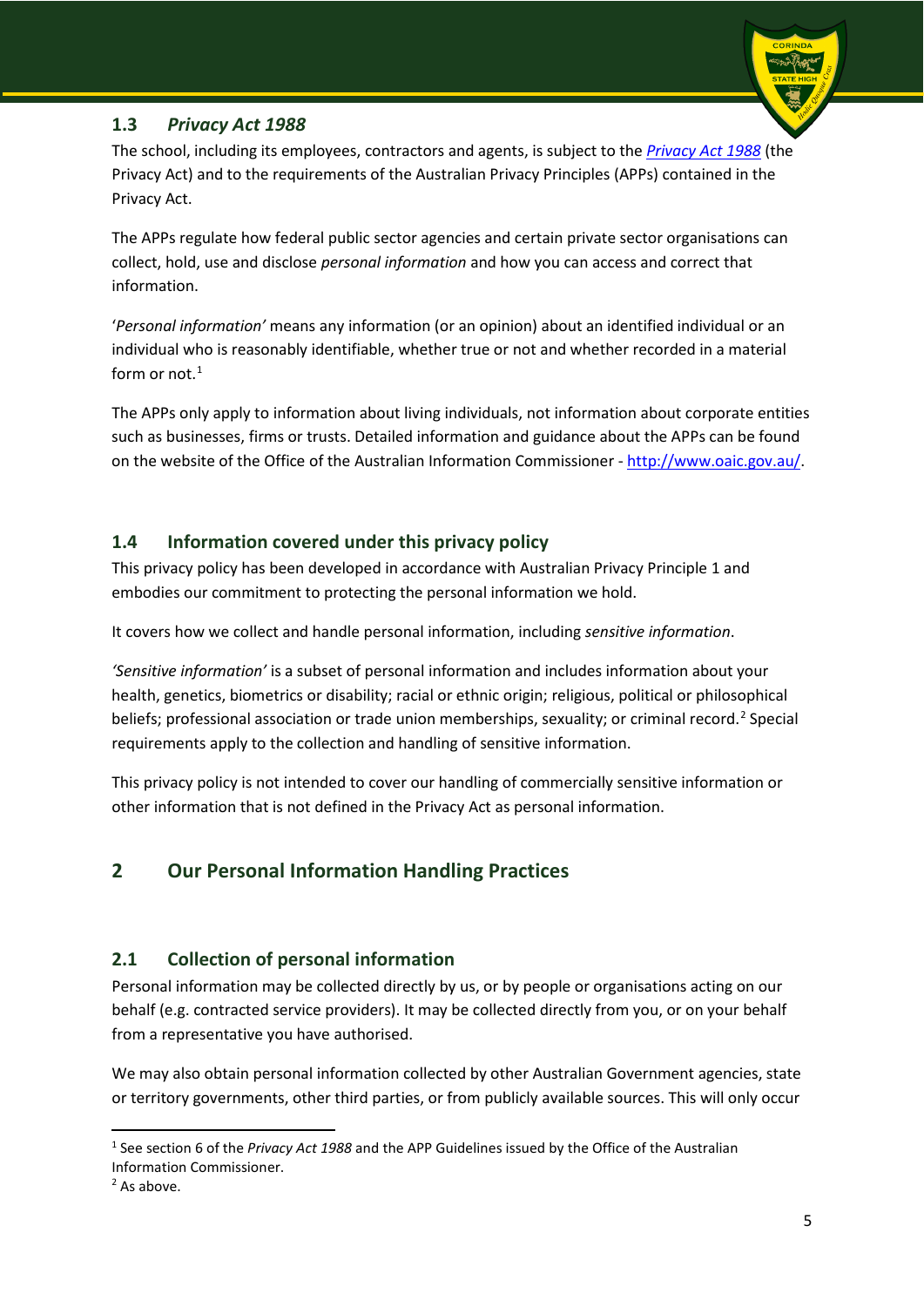where you consent, where it is unreasonable or impractical to collect the information only from you or where we are required or authorised to do so by law.

Under the APPs, we will only collect information for a lawful purpose that is reasonably necessary or directly related to one or more of our functions and activities, or where otherwise required or authorised by law.

When we collect personal information, we are required under the APPs to notify you of a number of matters. These include the purposes for which we collect the information, whether the collection is required or authorised by law, and any person or body to whom we usually disclose the information, including if those persons or bodies are located overseas. We usually provide this notification by including privacy notices on our paper based forms and online portals.

# <span id="page-5-0"></span>**2.2 Types of personal information collected by us**

We collect and hold a broad range of personal information in records relating to:

- employment and personnel matters for our staff and contractors (including security assessments);
- individuals participating in our funded programs and initiatives;
- the management of contracts and funding agreements;
- the management of fraud and compliance investigations;
- the management of audits (both internal and external);
- complaints (including privacy complaints) made and feedback provided to us;
- requests made to us under the *[Freedom of Information Act 1982](http://www.comlaw.gov.au/Series/C2004A02562)* (Cth); and
- the provision of legal advice by internal and external lawyers.

This personal information may include but is not limited to:

- your name, address and contact details (e.g. phone, email and fax);
- photographs, video recordings and audio recordings of you;
- information about your personal circumstances (e.g. marital status, age, sex, gender, occupation, accommodation and relevant information about your partner or children);
- information about your financial affairs (e.g. payment details, bank account details and information about business and financial interests);
- information about your identity (e.g. date of birth, country of birth, passport details, visa details, drivers licence);
- information about your employment (e.g. work history, referee comments, remuneration);
- information about your background (e.g. educational qualifications, the languages you speak and your English proficiency);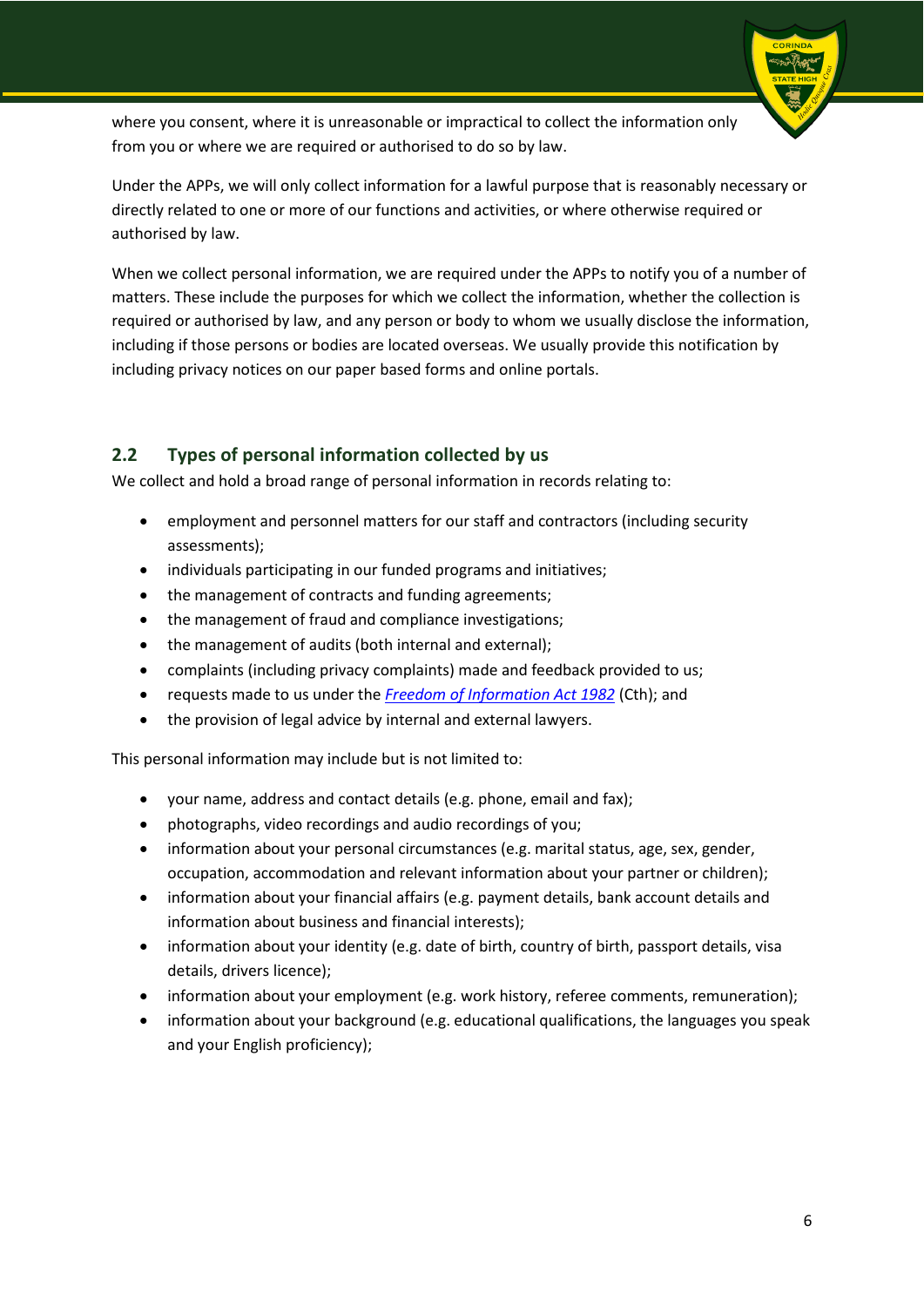# <span id="page-6-0"></span>**2.3 Collection of sensitive information**

In carrying out our functions and activities we may collect personal information that is *sensitive information* (see section 1.4). The APPs impose additional obligations on us when collecting, using or disclosing sensitive information. We may only collect sensitive information from you:

- where you provide your consent; or
- where required or authorised by law; or
- where a permitted general situation exists such as to prevent a serious threat to safety.<sup>[3](#page-6-3)</sup>

We also collect sensitive information where authorised to do so for the purposes of human resource management, fraud or other investigations, taking appropriate action against suspected unlawful activity or serious misconduct, and responding to inquiries by courts, tribunals and other external review bodies.

# <span id="page-6-1"></span>**2.4 Collecting personal information from children and young people**

In carrying out our functions and activities we may collect personal information about children and young people, either directly from them, through their parents or guardians, or from their education or child care providers. Where children and young people are over the age of 16, our general policy is to collect information directly from them as they are likely to have the capacity to understand any privacy notices provided to them and to give informed consent to collection. For children under the age of 16, or where capacity to provide consent is at issue, our policy is that a parent or guardian will be notified and their consent sought.

# <span id="page-6-2"></span>**2.5 Collection of unsolicited information**

Sometimes personal information is not sought by us but is delivered or sent to us by either the individual or a third party without prior request.

Where unsolicited information is received by us, we will, within a reasonable period, determine whether that information is directly related to one or more of our functions or activities. If this cannot be determined, we may, as soon as practicable and in accordance with the *[Archives Act 1983](https://www.legislation.gov.au/Series/C2004A02796)* (Archives Act) and the Privacy Act, destroy or de-identify the information. If this can be determined we will notify you of the purpose of collection and our intended uses and disclosures according to the requirements of the APPs, unless it is impracticable or unreasonable for us to do so.

<span id="page-6-3"></span> <sup>3</sup> For further information on the range of '*permitted general situations'* see APP Guidelines – Chapter C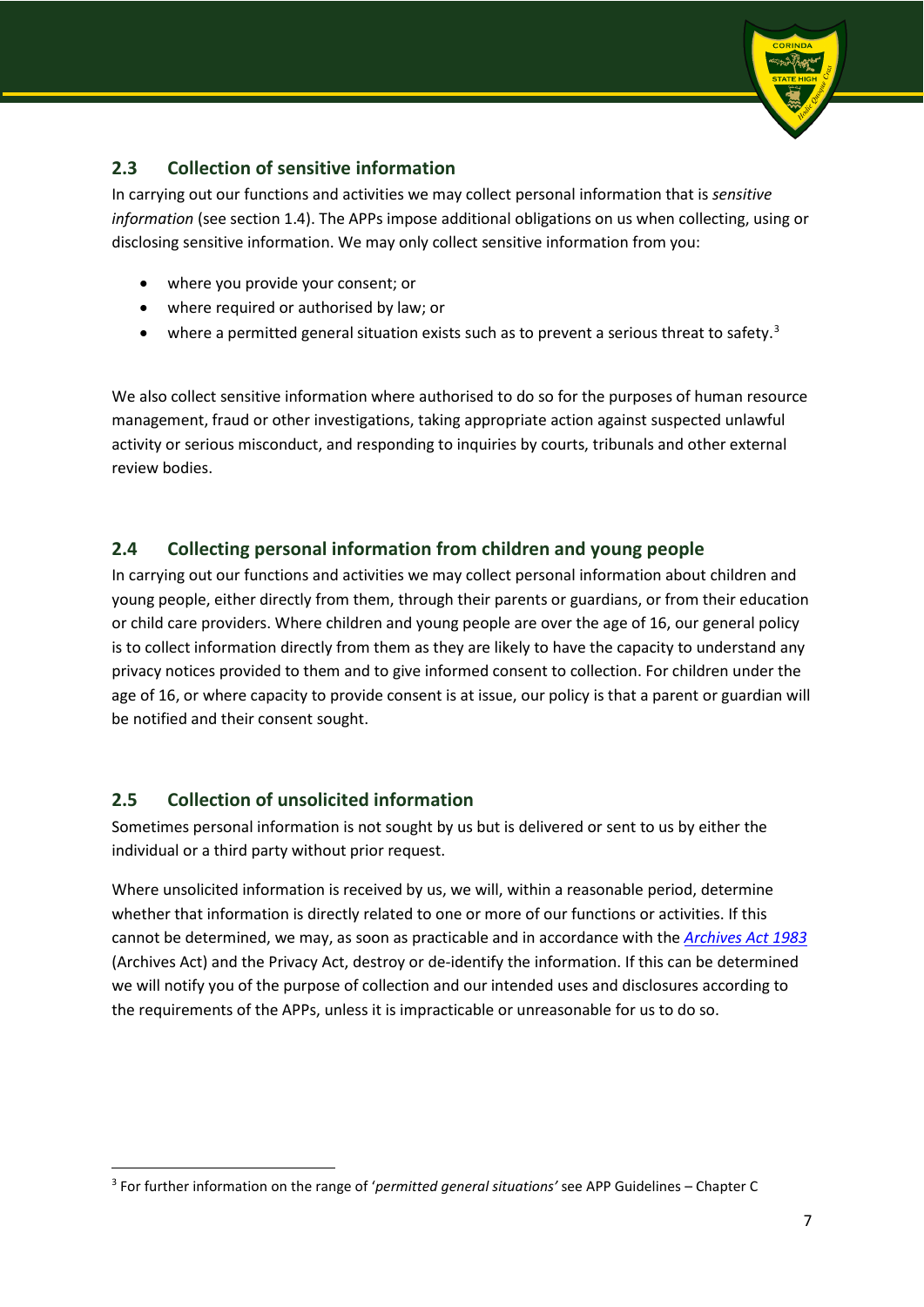# <span id="page-7-0"></span>**2.6 How we collect personal information**

We primarily use forms, online portals and other electronic or paper correspondence to collect your personal information. By signing paper documents or agreeing to the terms and conditions and disclaimers for electronic documents you are consenting to the collection of any personal information you provide to us.

We may also collect your personal information if you:

- communicate with us by telephone, mail, email, fax or SMS;
- attend a face to face meeting or event conducted by us or our contractors;
- use our website;
- interact with us on our social media platforms.

For further information on what information we collect online see section 2.12 of this privacy policy.

As noted at section 2.1, in certain circumstances we may collect and receive personal information about you from third parties including other Australian Government agencies and state and territory governments.

# <span id="page-7-1"></span>**2.7 Remaining anonymous or using a pseudonym**

We understand that anonymity is an important element of privacy and you may wish to remain anonymous, or use a pseudonym when interacting with us.

In many cases you will be able to advise us that you wish to remain anonymous or use a pseudonym during your contact with us. However, in circumstances where it is likely we would need to collect your personal information, such as to resolve a dispute or provide you with a service, we will notify you accordingly at the time of collection.

# <span id="page-7-2"></span>**2.8 Information collected by our contractors**

Under the Privacy Act, we are required to take contractual measures to ensure that contracted service providers (including subcontractors) comply with the same privacy requirements applicable to us.

#### <span id="page-7-3"></span>**2.9 Storage and data security**

#### <span id="page-7-4"></span>**2.9.1 Storage**

We hold personal information in a range of paper-based and electronic records, including cloud computing.

Storage of personal information (and the disposal of information when no longer required) is managed in accordance with the Australian Government's records management regime, including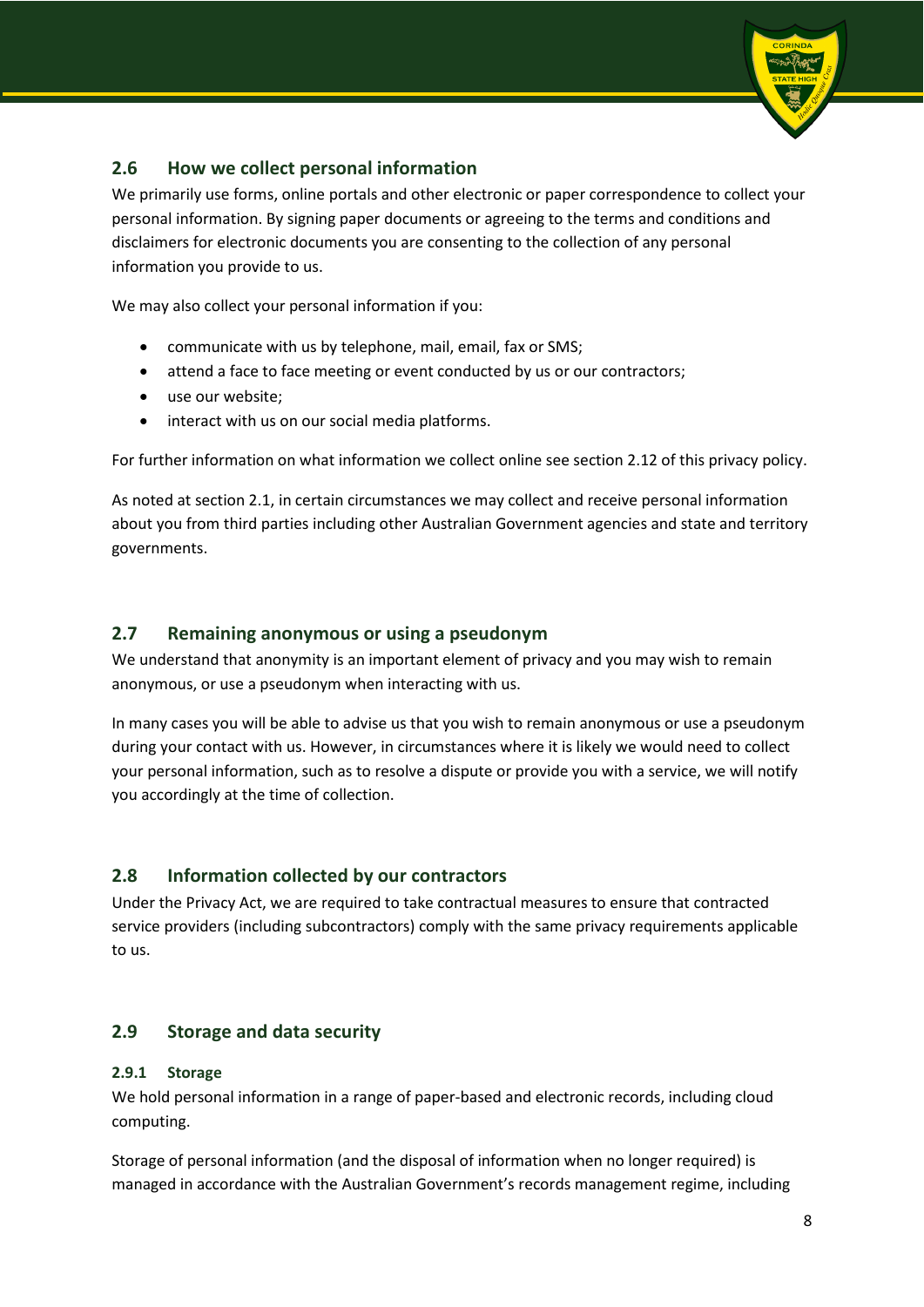

#### <span id="page-8-0"></span>**2.9.2 Data security**

We take all reasonable steps to protect the personal information held in our possession against loss, unauthorised access, use, modification, disclosure or misuse.

Access to your personal information held by us is restricted to authorised persons who are departmental employees or contractors, on a need to know basis.

Electronic and paper records containing personal information are protected in accordance with Australian Government security policies, including the Attorney-General's Department'[s Protective](http://www.protectivesecurity.gov.au/Pages/default.aspx)  [Security Policy Framework](http://www.protectivesecurity.gov.au/Pages/default.aspx) and the Australian Signals Directorate's Information [Security Manual.](http://www.dsd.gov.au/infosec/ism/index.htm)

We conduct regular audits to ensure we adhere to these policies.

#### <span id="page-8-1"></span>**2.10 Data quality**

We take all reasonable steps to ensure that the personal information we collect is accurate, up-todate, complete, relevant and not misleading.

These steps include responding to requests to correct personal information when it is reasonable and appropriate to do so. For further information on correcting personal information see section 3 of this privacy policy.

Audits and quality inspections are also conducted from time to time to ensure the accuracy and integrity of information, and any systemic data quality issues are identified and resolved promptly.

#### <span id="page-8-2"></span>**2.11 Purposes for which information is collected, held, used and disclosed**

We collect, hold, use and disclose personal information for a variety of different purposes including:

- performing our management, employment and personnel functions in relation to our staff and contractors;
- performing our legislative and administrative functions;
- policy development, research and evaluation;
- data sharing or data integration with other Australian Government agencies, including but not limited to, data sharing or data integration with the Australian Bureau of Statistics for the Multi-Agency Data Integration Project and the Data Integration Partnership for Australia;
- complaints handling;
- administering requests received by us under the *Freedom of Information Act 1982* (Cth);
- preventing, detecting, investigating or dealing with fraud or corruption against the Commonwealth;
- program management;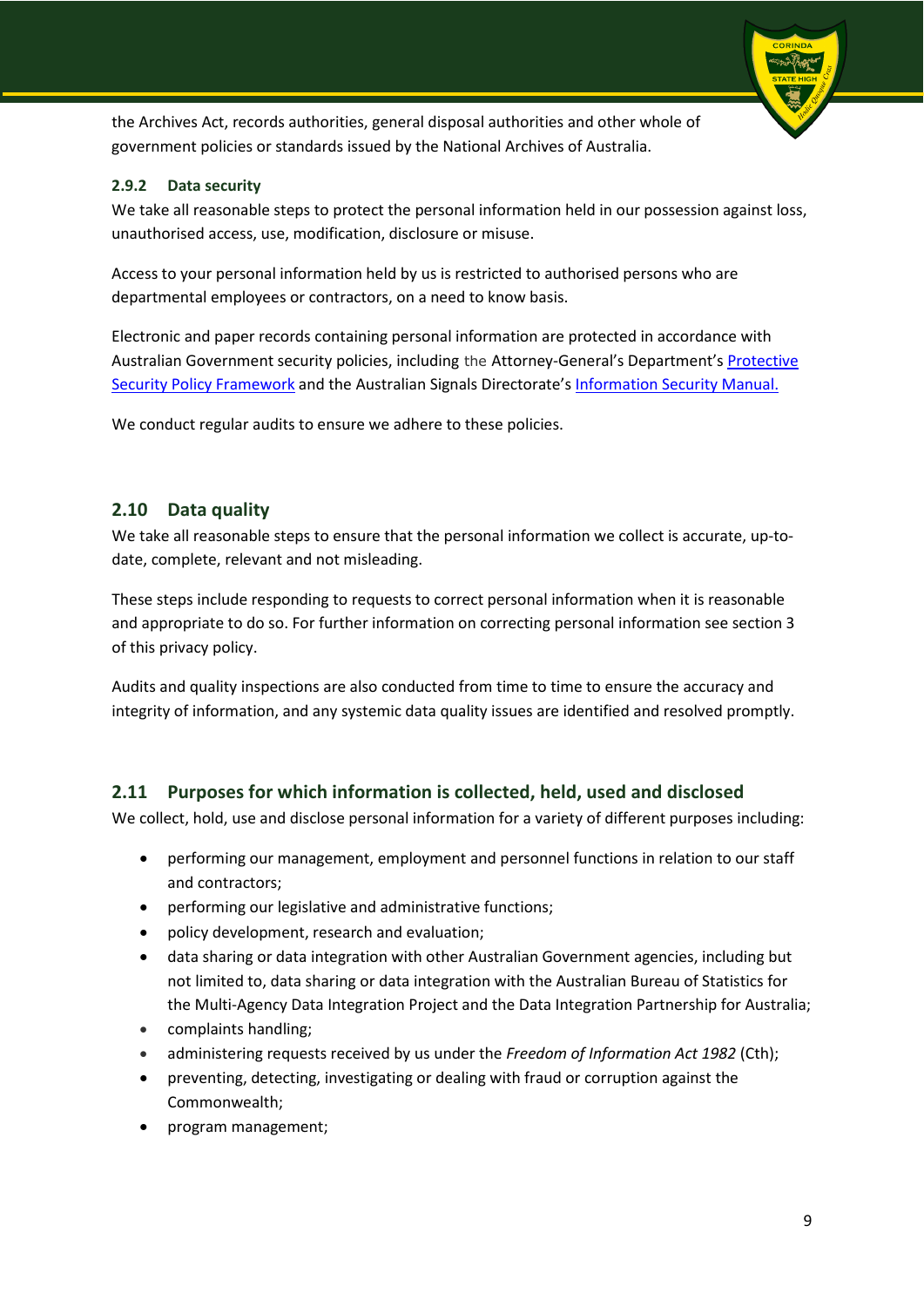- maintaining effective working relationships with state and territory governments, non-government education authorities and providers, universities and other relevant stakeholders;
- policy advice and support to our Ministers;
- contract management; and
- management of correspondence with the public.

We use and disclose personal information for the primary purposes for which it is collected. You will be given information about the primary purpose of collection at the time the information is collected.

We will only use your personal information for secondary purposes where we are able to do so in accordance with the Privacy Act. This may include where you have consented to this secondary purpose, or where the secondary purpose is related (or if sensitive information, directly related) to the primary purpose and you would reasonably expect us to use or disclose the information for the secondary purpose, where it is required or authorised by law or where a permitted general situation exists such as to prevent a serious threat to safety.

Likely secondary purposes for which we may use or disclose your personal information include but are not limited to: quality assurance, auditing, reporting, research, evaluation and analysis, data sharing, data integration and promotional purposes.

#### <span id="page-9-0"></span>**2.12 Our website**

#### <span id="page-9-1"></span>**2.12.1 Log information (browsing)**

When you use our online services, our servers automatically record information that your browser sends whenever you visit a website. These server logs may include information such as your server address, your top level domain name (for example, .com, .gov, .au, .uk, etc.), the date and time of visit to the site, the pages accessed and documents viewed, the previous sites visited, the browser type, the browser language, and one or more cookies that may uniquely identify your browser.

No attempt is made to identify you through your browsing other than in exceptional circumstances, such as an investigation into the improper use of the website.

#### <span id="page-9-2"></span>**2.12.2 Cookies**

Cookies are used to maintain contact with a user through a website session. A cookie is a small file stored by your web browser software on your computer when you access our website. Cookies allow us to recognise an individual web user as they browse our website.

We use cookies to 'remember' your browser between page visits. In this situation, the cookie identifies your browser, not you personally. No personal information is stored within our cookies. You may disable cookies by adjusting the settings on your web browser, but if you do this you may not be able to use the full functionality of our website.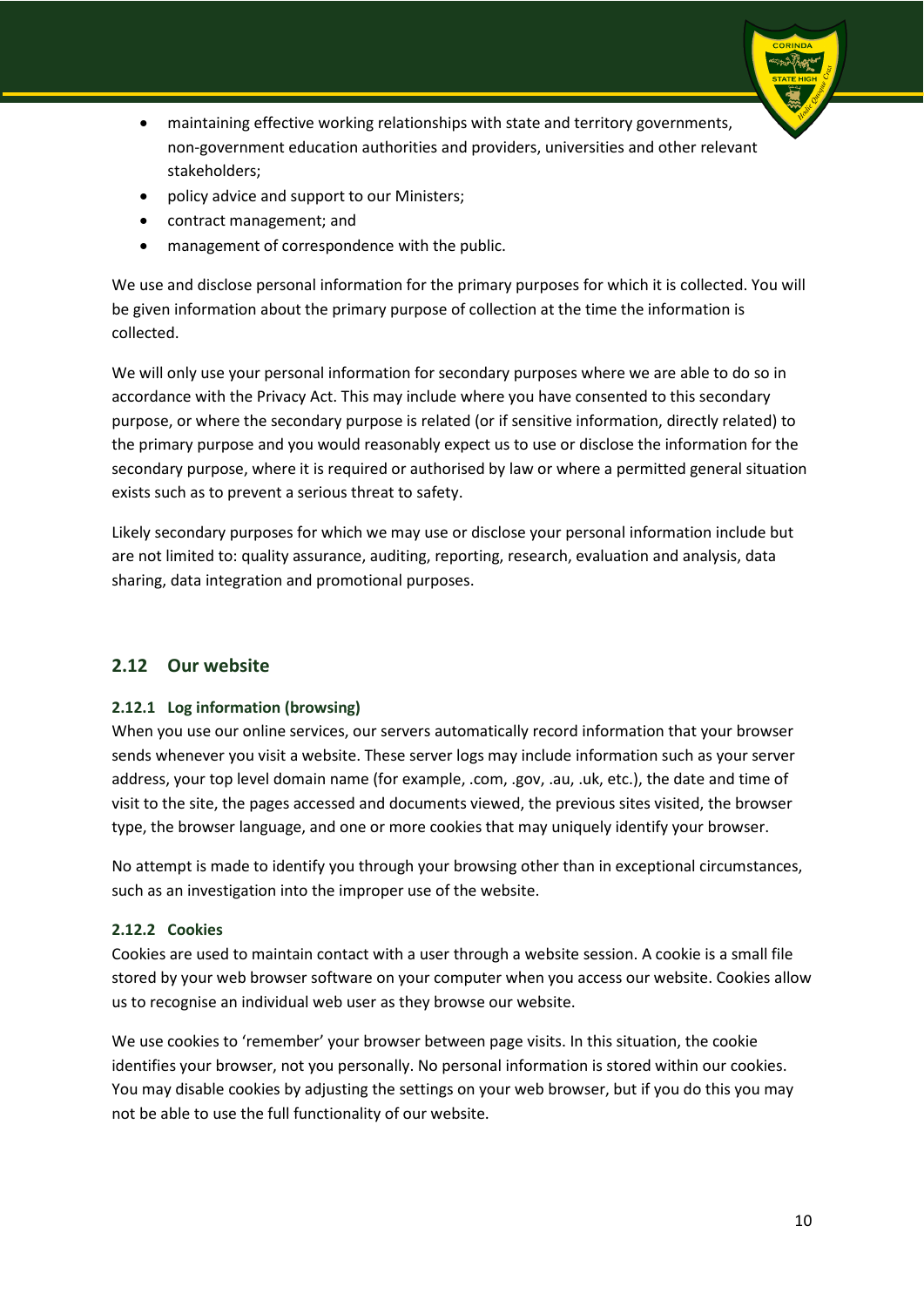#### <span id="page-10-0"></span>**2.12.3 Collection and Analytics**

We collect your information, including personal information, by a variety of software applications and services. These applications and services, including Google Analytics, use first-party cookies and JavaScript code to help analyse how users use the site.

The information collected includes when you accessed our website, how you accessed the site (for example, from a search engine, a link, an advertisement) and what you did on the site. The information generated by the cookie about your use of the website (including your IP address) will be transmitted to and stored by Google on servers in the United States. Google will use this information for the purposes of compiling reports on website activity and providing other services relating to website activity and internet usage.

Demographic and interest reports may be generated including identifiers such as your age, gender, affinity categories (for example, education and training interests), in-market segments and other categories based on acquisition, behaviour, and conversions metrics. These reports may be used by the department to assist it make policy and program decisions.

You can prevent your information from being collected on our website by:

- disabling/ refusing the use of cookies;
- disabling JavaScript Opt-out Browser Add-on; and
- disabling location services on your browser/device.

Additional advice regarding how to protect yourself online can be found a[t Stay Smart Online.](http://www.staysmartonline.gov.au/)

#### <span id="page-10-1"></span>**2.12.4 Links to External Websites and Social Networking Services**

Our website includes links to other websites. We are not responsible for the content and privacy practices of other websites. We recommend that you examine each website's privacy policy separately.

We also use social networking services such as Facebook, Twitter, Google+, Youtube, Instagram and Yammer to talk with the public and our staff. When you talk with us using these services we may collect your personal information to communicate with you and the public.

The social networking service will also handle your personal information for its own purposes. These services have their own privacy policies. You can access the privacy policies for these services on their websites.

#### <span id="page-10-2"></span>**2.12.5 Electronic communication**

There are inherent risks associated with the transmission of information over the internet, including via email. You should be aware of this when sending personal information to us via email or via our website or social media platforms. If this is of concern to you then you may use other methods of communication with us, such as post, fax or telephone (although these also have risks associated with them).

We only record your email address when you send a message to us or subscribe to one of our mailing lists. Unless otherwise notified, any personal information, including email addresses, will only be used or disclosed for the purpose for which it was provided.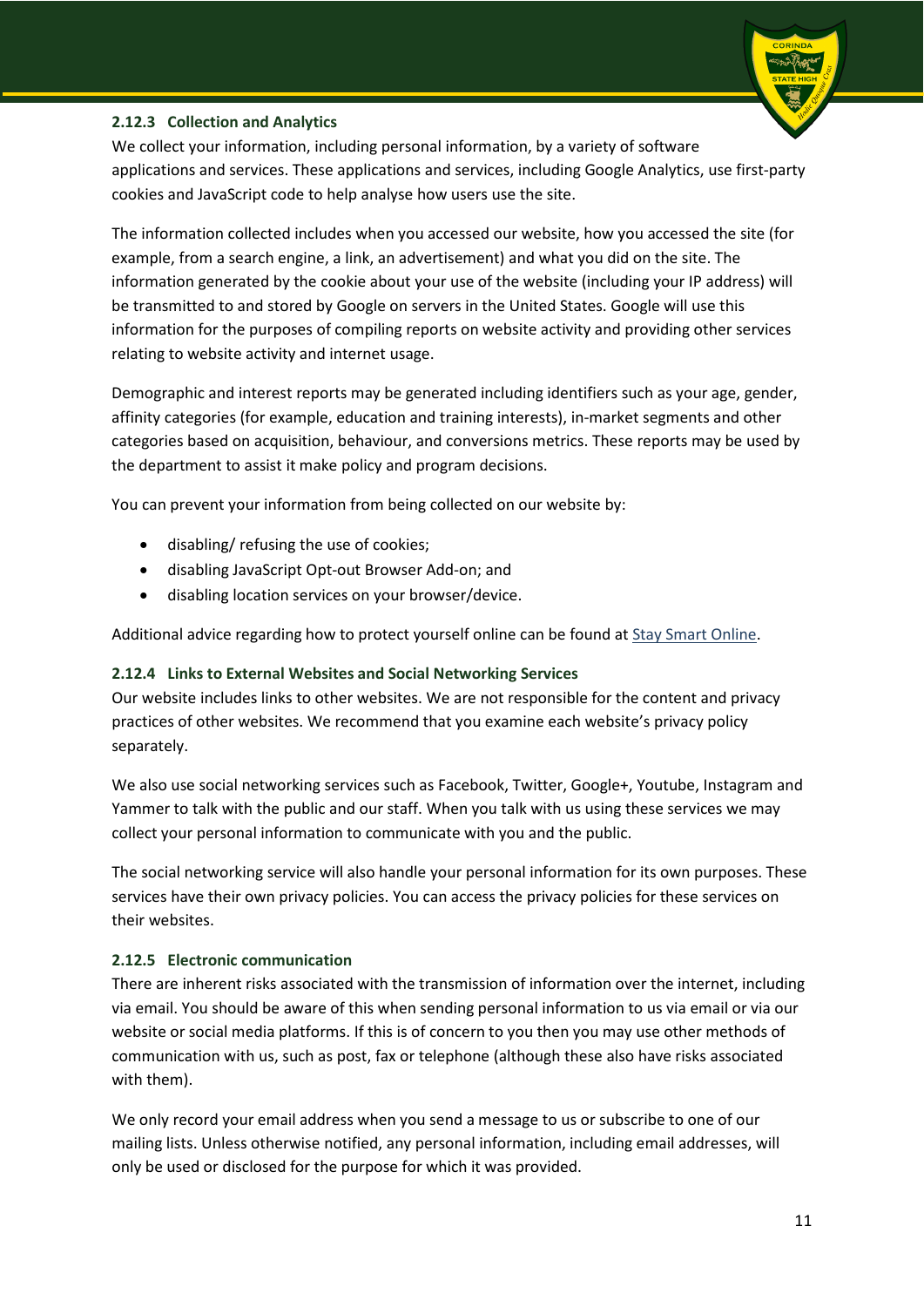# <span id="page-11-0"></span>**2.13 Disclosure of personal information to other Commonwealth agencies providing services to the department**

We may disclose your personal information to the Department of Jobs and Small Business and/or the Service Delivery Office within the Department of Finance. These agencies provide a range of corporate services to the department. For more information about the Service Delivery Office please refer to: [www.sdo.gov.au.](http://ssc.gov.au/)

# <span id="page-11-1"></span>**2.14 Disclosure of personal information overseas**

We will, on occasion, disclose personal information to overseas recipients. The situations in which we may disclose personal information overseas include:

- the publication on the internet of material which may contain personal information, such as departmental reports and other documents; photographs, video recordings and audio recordings; and posts and comments on our social media platforms;
- the provision of personal information to overseas researchers or consultants (where consent has been given for this or we are otherwise legally able to provide this information);
- the provision of personal information to recipients using a web-based service where data is stored on an overseas server, for example, the department may use Mailchimp for email subscriptions and SurveyMonkey for online surveys (see below for further detail on these services); and
- the provision of personal information to foreign governments and law enforcement agencies (in limited circumstances and where authorised by law).

We will not disclose your personal information to an overseas recipient unless one of the following applies:

- the recipient is subject to a law or binding scheme substantially similar to the Australian Privacy Principles, including mechanisms for enforcement;
- you consent to the disclosure after being expressly informed that we will not be taking reasonable steps to ensure that the overseas recipient does not breach the Australian Privacy Principles;
- disclosure is required or authorised by law;
- the disclosure is reasonably necessary for an enforcement related activity conducted by, or on behalf of, an enforcement body and the recipient performs similar functions.

It is not practicable to list every country to which we may provide personal information as this will vary depending on the circumstances.

However, you may contact us (see 5.1 of this privacy policy) to find out which countries, if any, your information has been given to.

# <span id="page-11-2"></span>**2.15 Unauthorised access, use or disclosure of personal information**

We will take seriously and deal promptly with any unauthorised access, use or disclosure of personal information.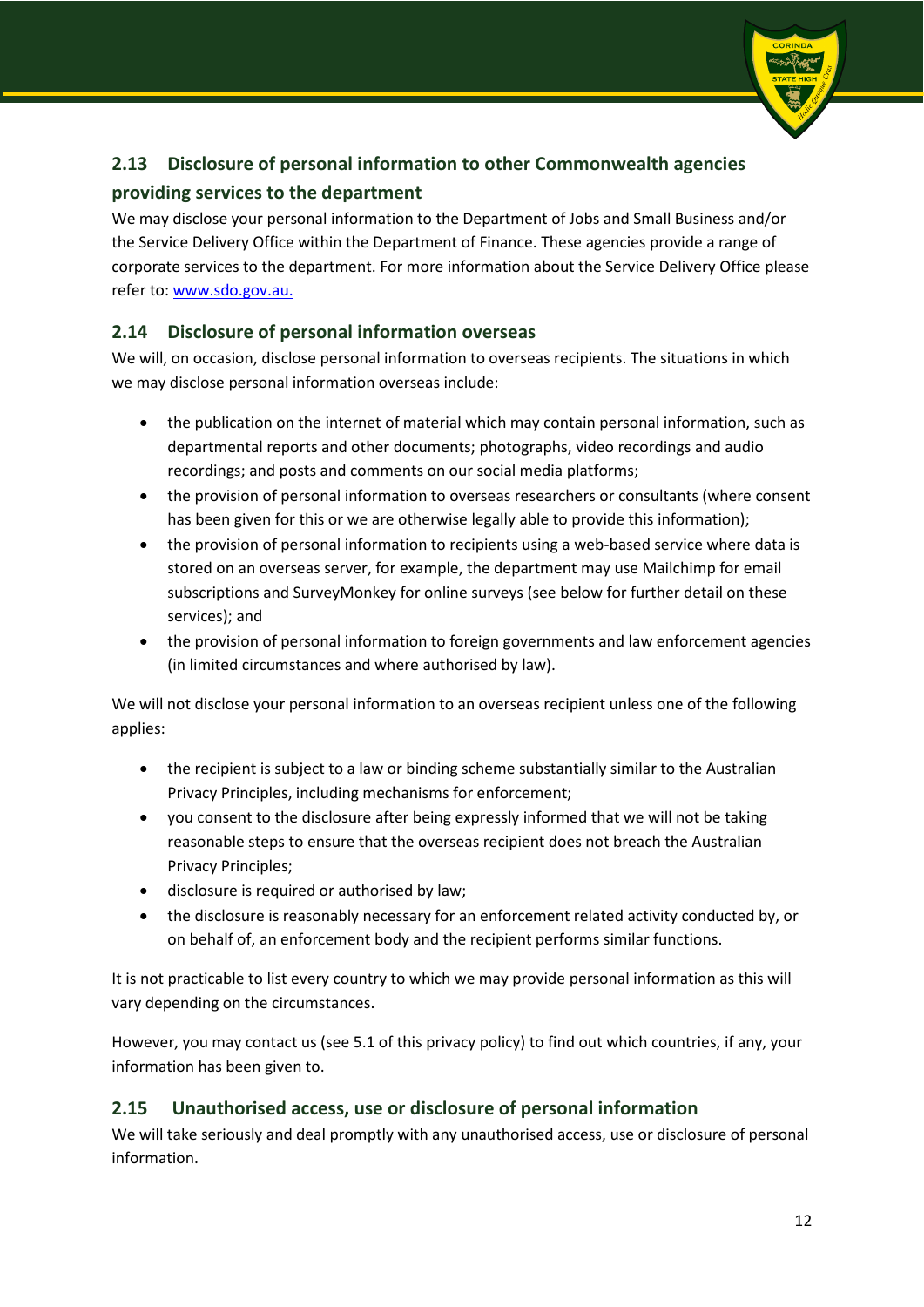The Notifiable Data Breaches (NDB) scheme which commenced on 22 February 2018, generally requires agencies and organisations to notify individuals whose personal information is involved in a data breach which is likely to result in serious harm to those individuals. These entities are also required to notify the Office of the Australian Information Commissioner. We comply with the NDB scheme when dealing with these types of data breaches.

The department also has regard to relevant guidance material issued by the Office of the Australian Information Commissioner, including the ['Data breach preparation and response —](https://www.oaic.gov.au/agencies-and-organisations/guides/data-breach-preparation-and-response) A guide to [managing data breaches in accordance with the Privacy Act 1988 \(Cth\)'](https://www.oaic.gov.au/agencies-and-organisations/guides/data-breach-preparation-and-response), when responding to any incidents involving the unauthorised access of, use or disclosure of personal information.

# <span id="page-12-0"></span>**3 Accessing and Correcting Your Personal Information**

# <span id="page-12-1"></span>**3.1 How to seek access to and correction of personal information**

You have a right under the Privacy Act to access personal information we hold about you.

You also have a right under the Privacy Act to request corrections of any personal information that we hold about you if you think the information is inaccurate, out-of-date, incomplete, irrelevant or misleading.

To access or seek correction of personal information we hold about you, please contact us using the contact details set out at section 5.1 of this privacy policy.

#### <span id="page-12-2"></span>**3.2 Our access and correction process**

If you request access to or correction of your personal information, we must respond to you within 30 calendar days.

While the Privacy Act requires that we give you access to or correct your personal information on request, it does set out circumstances in which we may refuse you access or decline to correct your personal information.

If we refuse to give you access or decline to correct your personal information we will provide you with a written notice which, among other things, gives our reasons for refusing your request.

It is also possible to access and correct documents held by us under the *[Freedom of Information Act](http://www.comlaw.gov.au/Series/C2004A02562)  [1982](http://www.comlaw.gov.au/Series/C2004A02562)*.

For further information on requesting access to or correction of your personal information please read ou[r Guide to Accessing and Correcting Personal Information](http://docs.education.gov.au/node/35453) document.

#### <span id="page-12-3"></span>**3.3 If you are unsatisfied with our response**

If you are unsatisfied with our response, you may make a complaint, either directly to us (see section 5.1 below), or you may wish to contact:

• the Office of the Australian Information Commissioner at [enquiries@oaic.gov.au](mailto:enquiries@oaic.gov.au) or telephone 1300 363 992; or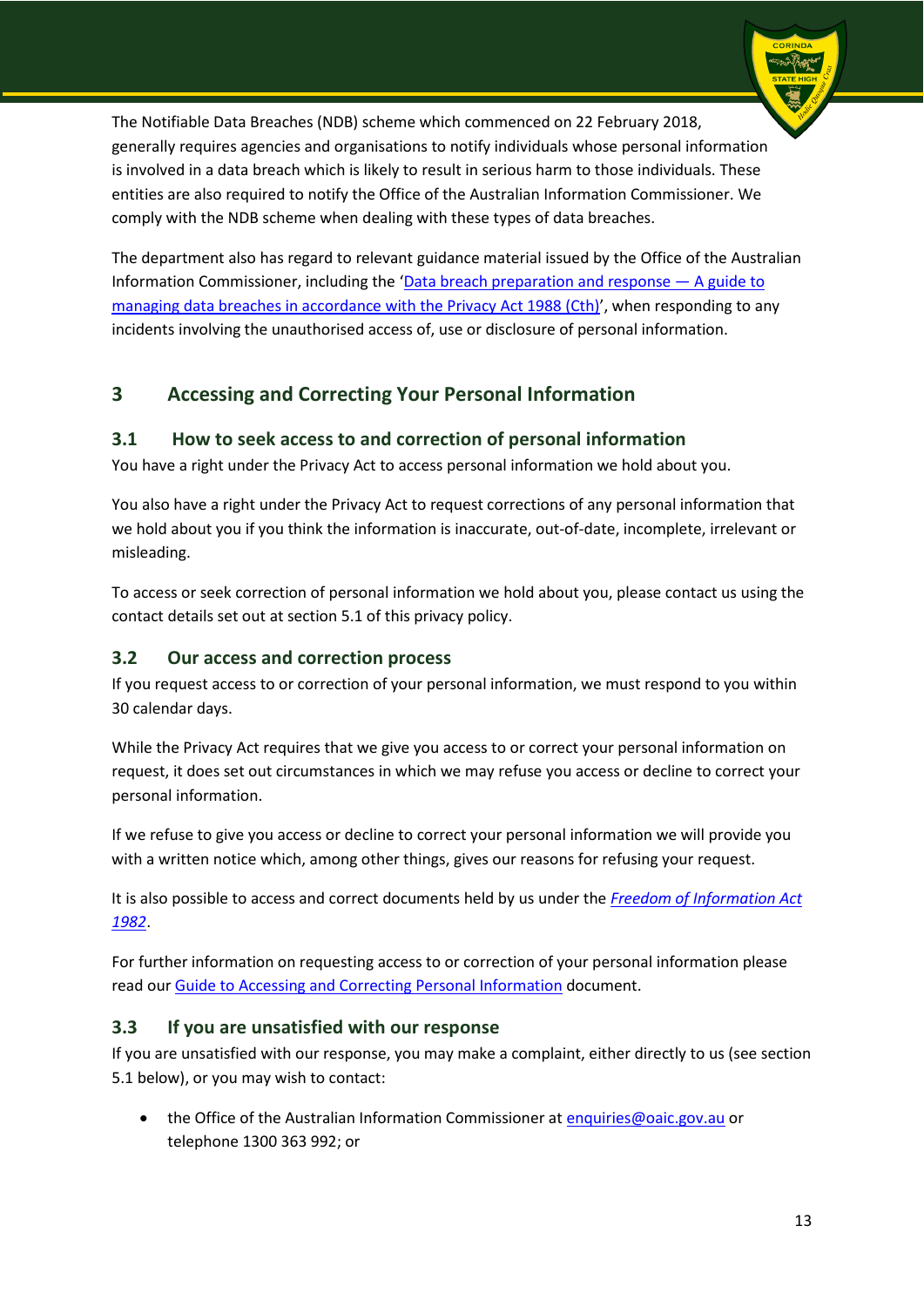• the Commonwealth Ombudsman by lodging a ['Complaint Form'](https://forms.business.gov.au/smartforms/servlet/SmartForm.html?formCode=oco-complaint-form) online or telephone 1300 362 072.

# <span id="page-13-0"></span>**4 Privacy Impact Assessments**

#### <span id="page-13-1"></span>**4.1 What is a Privacy Impact Assessment**

A privacy impact assessment (PIA) is a systematic assessment of a project that identifies the impact that the project might have on the privacy of individuals, and sets out recommendations for managing, minimising or eliminating that impact.

#### <span id="page-13-2"></span>**4.2 When we conduct Privacy Impact Assessments**

The *[Privacy \(Australian Government Agencies](https://www.legislation.gov.au/Series/F2017L01396)* — *Governance) APP Code 2017* (Privacy Code) requires us to undertake a PIA in certain instances and to maintain a register of those PIAs from 1 July 2018. In accordance with the Privacy Code, we publish a version of our [PIA register](https://docs.education.gov.au/collections/privacy-impact-assessment-register) on our website.

# <span id="page-13-3"></span>**5 Complaints**

#### <span id="page-13-4"></span>**5.1 How to make a complaint**

If you think we may have breached your privacy you may contact us to make a complaint using the contact details set out at section 5.1 of this privacy policy. In order to ensure that we fully understand the nature of your complaint and the outcome you are seeking, we prefer that you make your complaint in writing.

Please be aware that it may be difficult to properly investigate or respond to your complaint if you provide insufficient detail. You may submit an anonymous complaint, however if you do it may not be possible for us to provide a response to you.

#### <span id="page-13-5"></span>**5.2 Our complaint handling process**

We are committed to quick and fair resolution of complaints and will ensure your complaint is taken seriously and investigated appropriately. You will not be victimised or suffer negative treatment if you make a complaint.

For further information about our complaint handling process please read our Privacy Complaint Handling Procedures document on our website.

#### <span id="page-13-6"></span>**5.3 If you are unsatisfied with our response**

If you are not satisfied with the way we have handled your complaint in the first instance, you may contact the Office of Corinda State High School to refer your complaint for further investigation.

Corinda State High School Telephone: 33790222 Email: [alumni@corindashs.eq.edu.au](mailto:alumni@corindashs.eq.edu.au) Post: PO Box 1453, Corinda QLD 4075